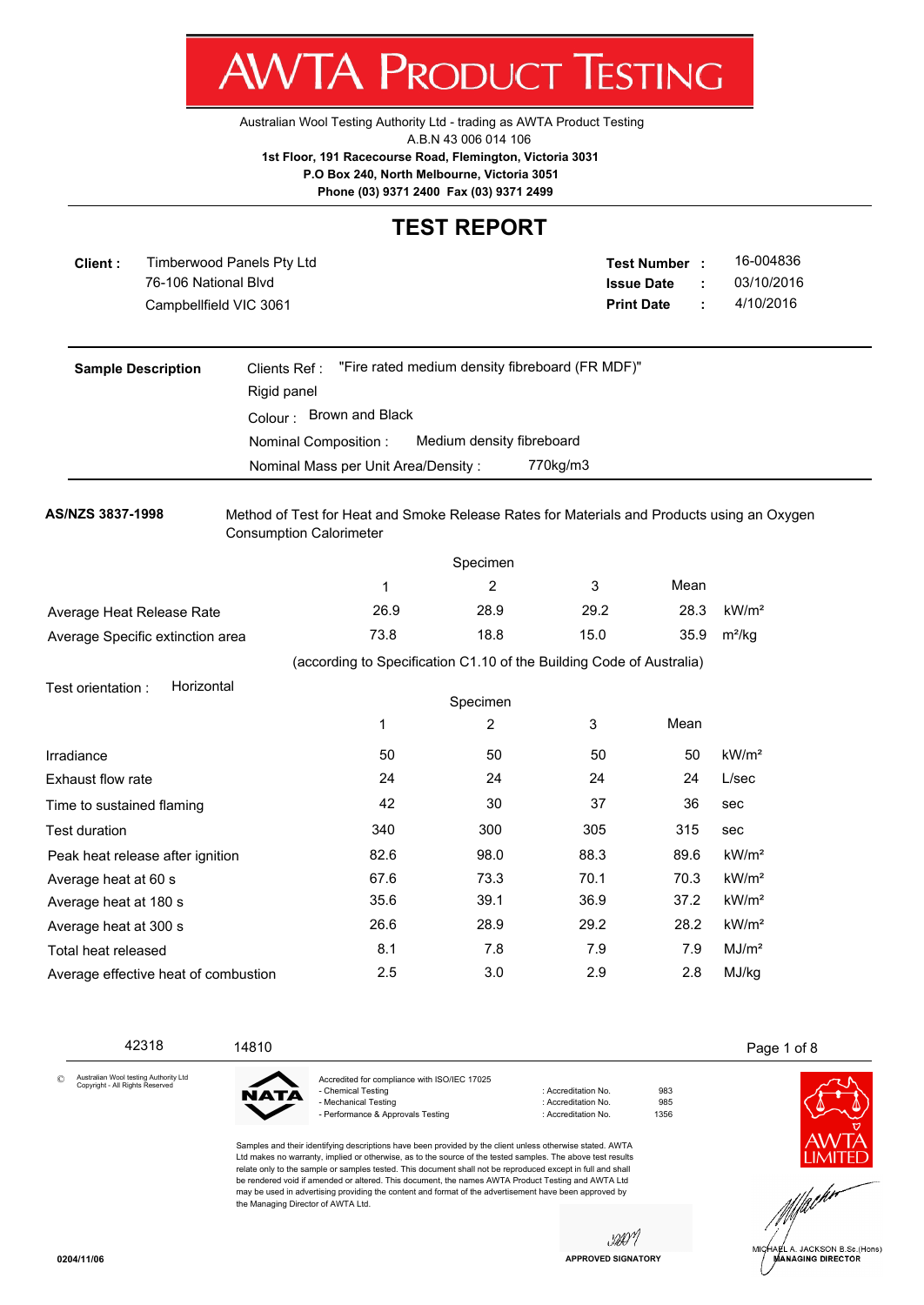Australian Wool Testing Authority Ltd - trading as AWTA Product Testing A.B.N 43 006 014 106 **1st Floor, 191 Racecourse Road, Flemington, Victoria 3031 P.O Box 240, North Melbourne, Victoria 3051**

**Phone (03) 9371 2400 Fax (03) 9371 2499**

#### **TEST REPORT**

|      |      |      | ÷<br>÷ | 16-004836<br>03/10/2016<br>4/10/2016                         |  |
|------|------|------|--------|--------------------------------------------------------------|--|
| 12.0 | 12.0 | 12.0 | 12.0   | mm                                                           |  |
| 99.4 | 95.8 | 95.3 | 96.8   | g                                                            |  |
| 72.2 | 73.3 | 72.3 | 72.6   | g                                                            |  |
| 27.3 | 23.4 | 24.1 | 25.0   | $\%$                                                         |  |
| 27.2 | 22.5 | 23.0 | 24.2   | g                                                            |  |
| 10.7 | 9.7  | 9.9  | 10.1   | g/m <sup>2</sup> .s                                          |  |
|      |      |      |        | <b>Test Number</b><br><b>Issue Date</b><br><b>Print Date</b> |  |

These test results relate only to the behaviour of the product under the conditions of the test, they are not intended to be the sole criterion for assessment of performance under real fire conditions.

The results of these fire tests may be used to directly assess fire hazard, but it should be recognised that a single test method will not provide a full assessment of the fire hazard under all fire conditions.

Tests were conducted with a wire grid placed over the sample during testing. This was done to contain intumescing sample within the sample holder.

42318 14810 14810 15 and 14810 15 and 14810 15 and 14810 15 and 15 and 16 and 16 and 16 and 16 and 16 and 16 and 16 and 16 and 16 and 16 and 16 and 16 and 16 and 16 and 16 and 16 and 16 and 16 and 16 and 16 and 16 and 16 a

Australian Wool testing Authority Ltd Copyright - All Rights Reserved ©



Accredited for compliance with ISO/IEC 17025 - Chemical Testing **in Accreditation No.** 983 - Mechanical Testing in the state of the control of Accreditation No. 5985<br>- Performance & Approvals Testing in the control of Accreditation No. 61356 - Performance & Approvals Testing : Accreditation No.

Samples and their identifying descriptions have been provided by the client unless otherwise stated. AWTA Ltd makes no warranty, implied or otherwise, as to the source of the tested samples. The above test results relate only to the sample or samples tested. This document shall not be reproduced except in full and shall be rendered void if amended or altered. This document, the names AWTA Product Testing and AWTA Ltd may be used in advertising providing the content and format of the advertisement have been approved by the Managing Director of AWTA Ltd.

JACKSON B.Sc.(Hons) **ÍANAGING DIRECTOR** 

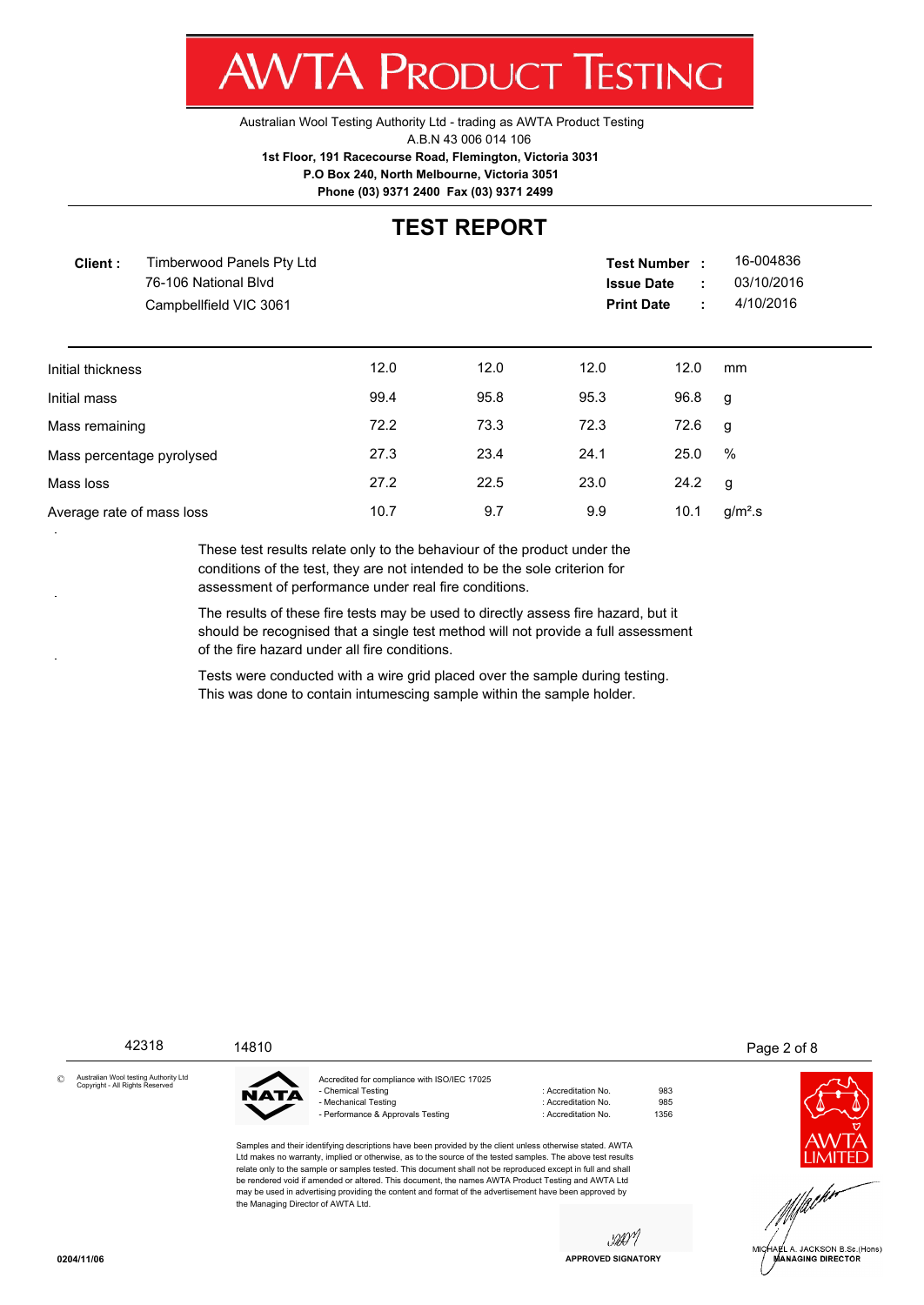Australian Wool Testing Authority Ltd - trading as AWTA Product Testing

A.B.N 43 006 014 106

**1st Floor, 191 Racecourse Road, Flemington, Victoria 3031**

 **P.O Box 240, North Melbourne, Victoria 3051**

**Phone (03) 9371 2400 Fax (03) 9371 2499**

#### **TEST REPORT**

**Client :** 76-106 National Blvd Timberwood Panels Pty Ltd

**Test Number : Issue Date :** 16-004836 Campbellfield VIC 3061 **Print Date :** 4/10/2016 03/10/2016

**Specimen :** 1



JACKSON B.Sc.(Hons) **ANAGING DIRECTOR**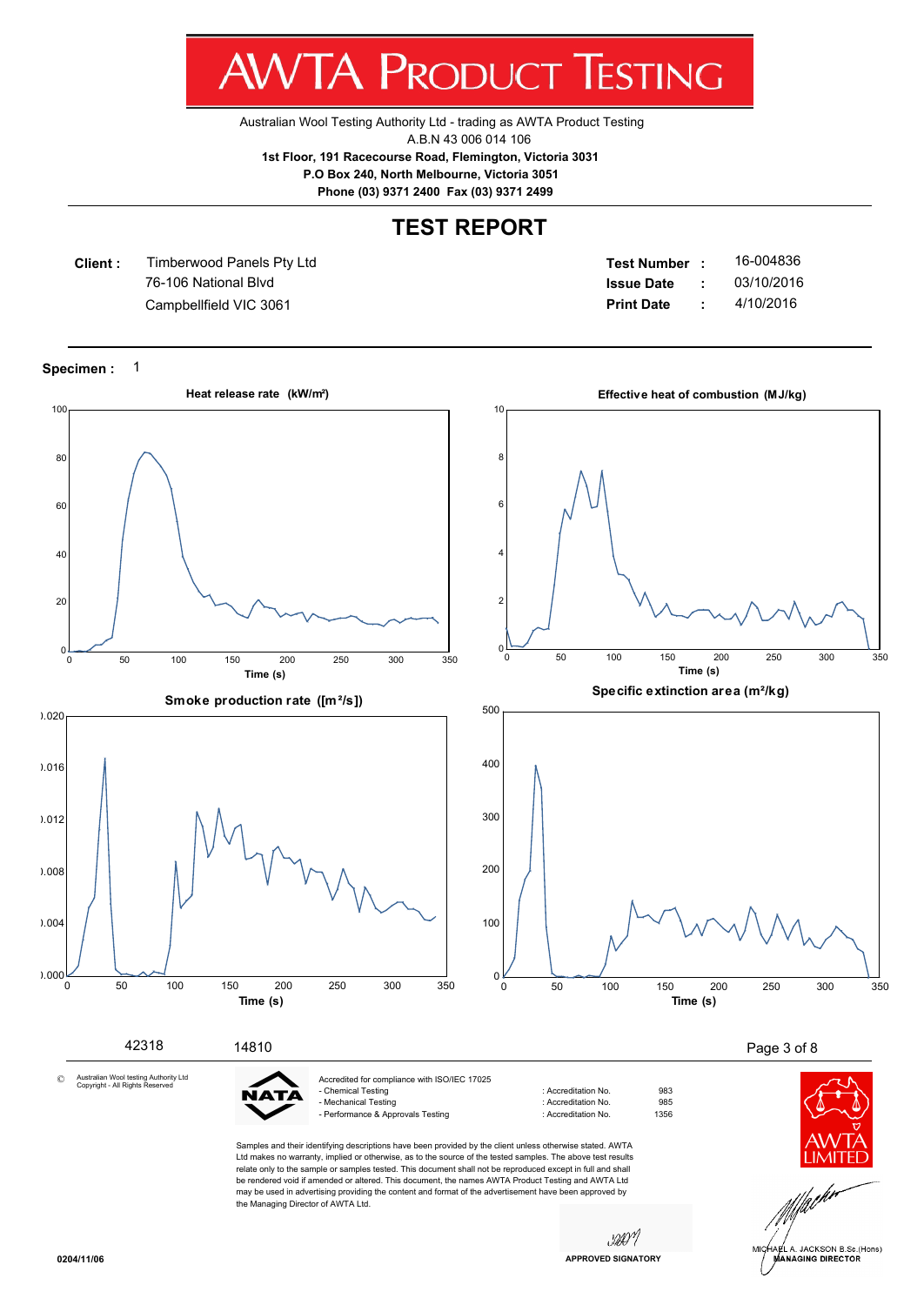Australian Wool Testing Authority Ltd - trading as AWTA Product Testing

A.B.N 43 006 014 106

**1st Floor, 191 Racecourse Road, Flemington, Victoria 3031**

 **P.O Box 240, North Melbourne, Victoria 3051**

**Phone (03) 9371 2400 Fax (03) 9371 2499**

### **TEST REPORT**

**Client :** 76-106 National Blvd Timberwood Panels Pty Ltd

**Test Number : Issue Date :** 16-004836 Campbellfield VIC 3061 **Print Date :** 4/10/2016 03/10/2016



**APPROVED SIGNATORY**

**ANAGING DIRECTOR**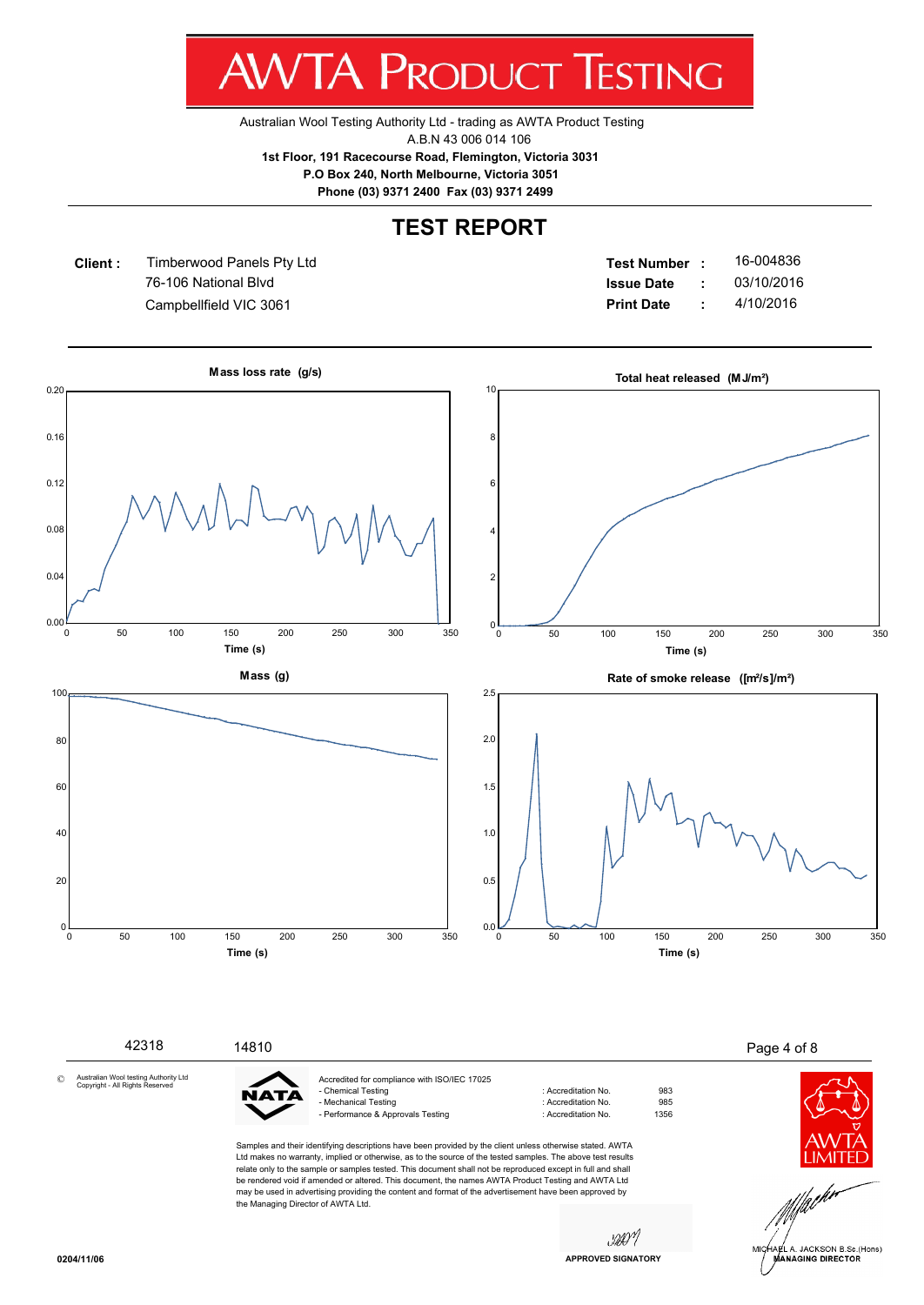Australian Wool Testing Authority Ltd - trading as AWTA Product Testing

A.B.N 43 006 014 106

**1st Floor, 191 Racecourse Road, Flemington, Victoria 3031**

 **P.O Box 240, North Melbourne, Victoria 3051**

**Phone (03) 9371 2400 Fax (03) 9371 2499**

#### **TEST REPORT**

**Client :** 76-106 National Blvd Timberwood Panels Pty Ltd

**Test Number : Issue Date :** 16-004836 Campbellfield VIC 3061 **Print Date :** 4/10/2016 03/10/2016

**Specimen :** 2



**ÍANAGING DIRECTOR**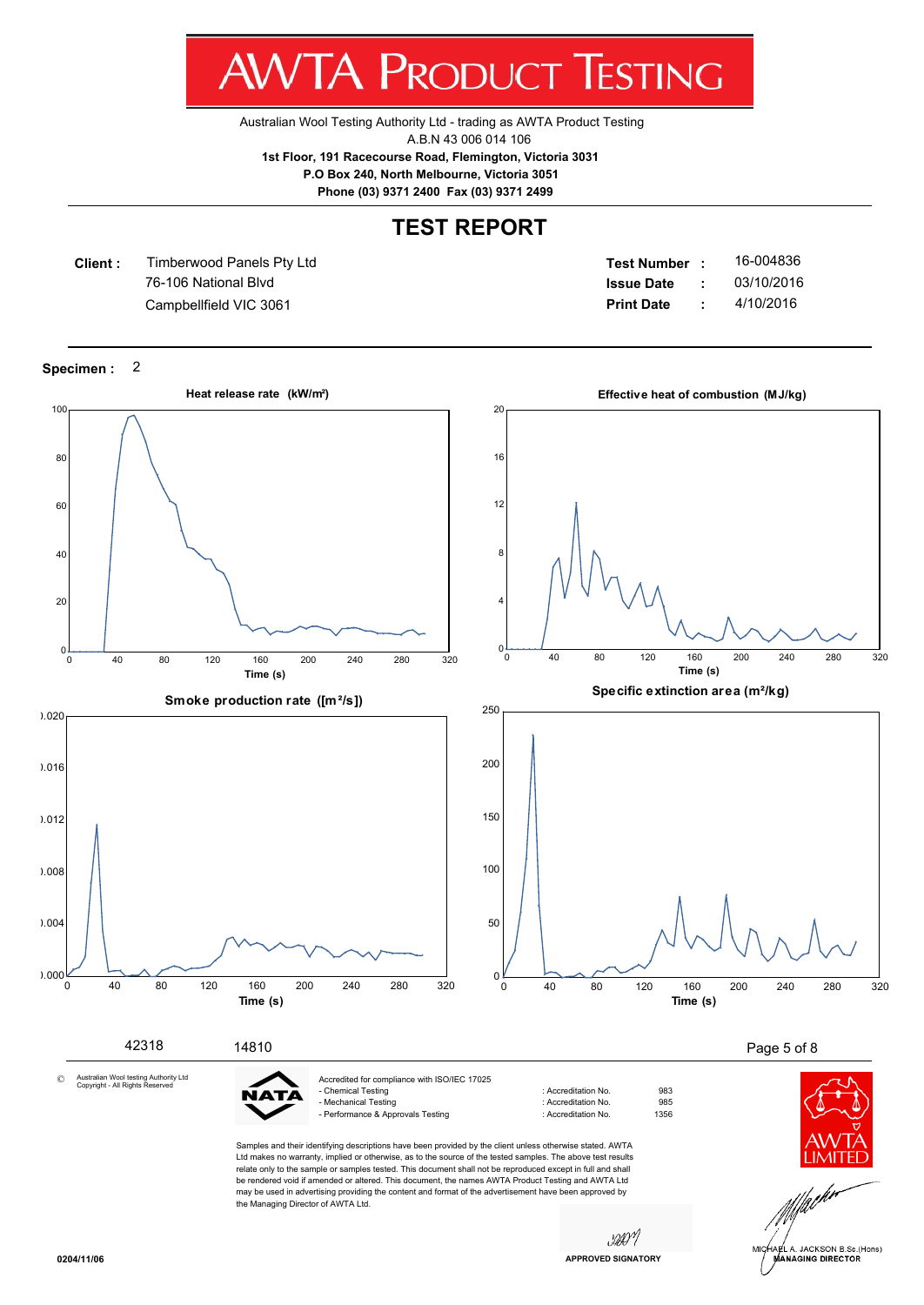Australian Wool Testing Authority Ltd - trading as AWTA Product Testing

A.B.N 43 006 014 106

**1st Floor, 191 Racecourse Road, Flemington, Victoria 3031**

 **P.O Box 240, North Melbourne, Victoria 3051**

**Phone (03) 9371 2400 Fax (03) 9371 2499**

### **TEST REPORT**

**Client :** 76-106 National Blvd Timberwood Panels Pty Ltd

**Test Number : Issue Date :** 16-004836 Campbellfield VIC 3061 **Print Date :** 4/10/2016 03/10/2016

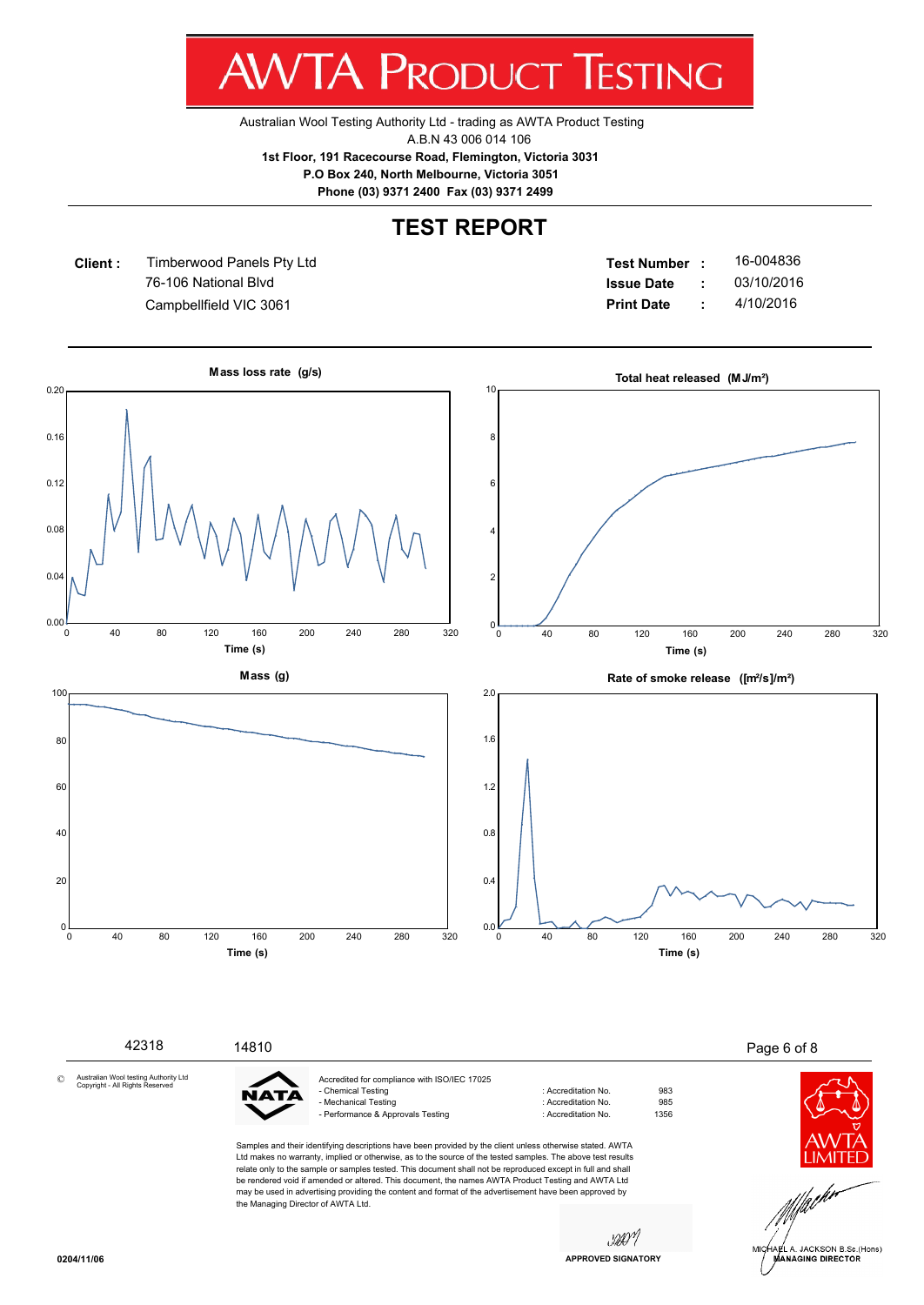Australian Wool Testing Authority Ltd - trading as AWTA Product Testing

A.B.N 43 006 014 106

**1st Floor, 191 Racecourse Road, Flemington, Victoria 3031**

 **P.O Box 240, North Melbourne, Victoria 3051**

**Phone (03) 9371 2400 Fax (03) 9371 2499**

#### **TEST REPORT**

**Client :** 76-106 National Blvd Timberwood Panels Pty Ltd

**Test Number : Issue Date :** 16-004836 Campbellfield VIC 3061 **Print Date :** 4/10/2016 03/10/2016

**Specimen :** 3

![](_page_6_Figure_10.jpeg)

JACKSON B.Sc.(Hons) **ÍANAGING DIRECTOR**